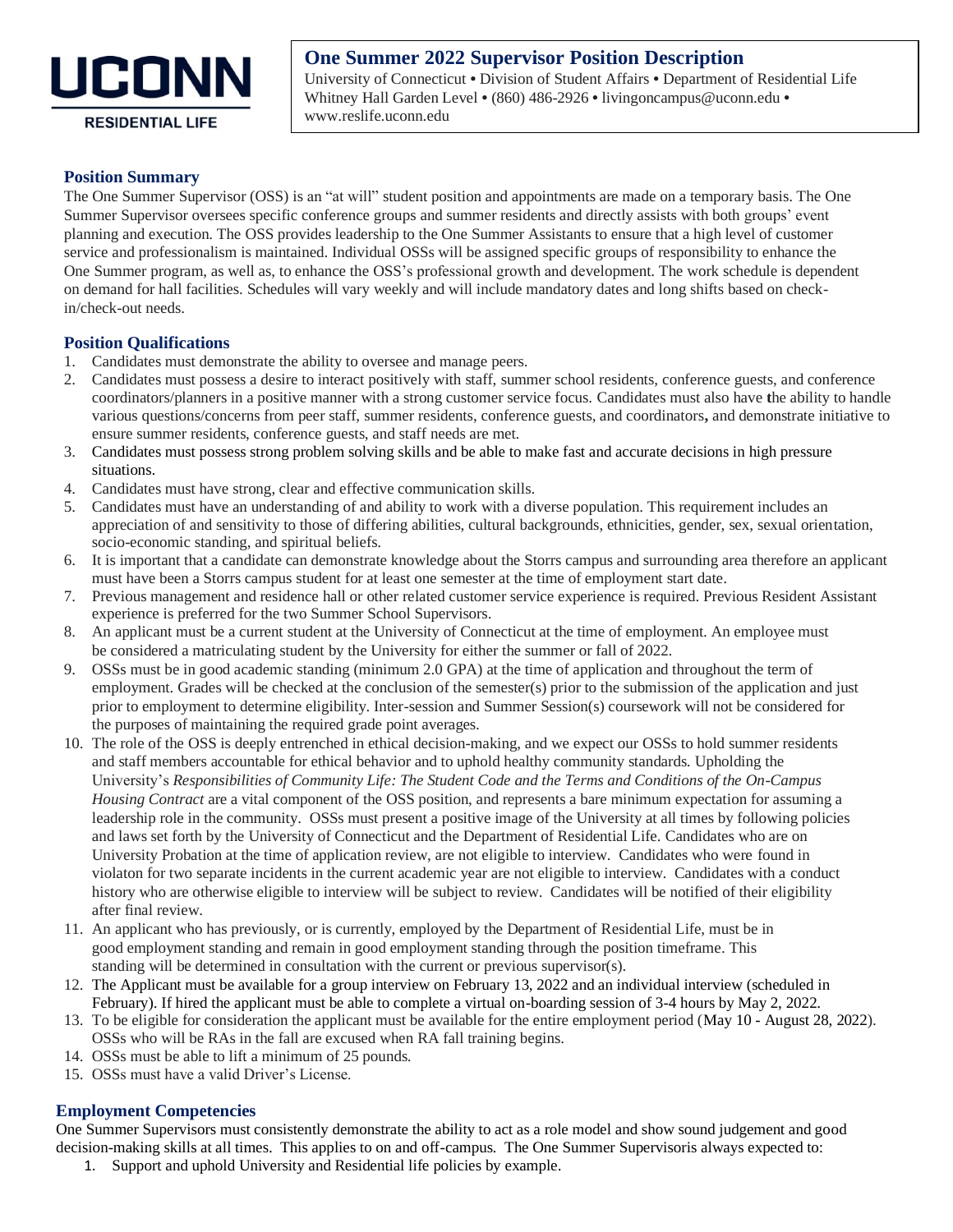- 2. Maintain privacy when handling issues with summer guests.
- 3. Communicate and engage with other respectfully across difference.
- 4. Respond to guest crises.
- 5. Care for others in a responsible manner.
- 6. Care for oneself in a responsible manner.
- 7. Live as a responsible community member.

## **Compensation**

- 1. Housing and a \$1,200.00 meal stipend for the 16-week employment. One Summer Supervisors will be assigned a single room by the professional staff. This compensation applies to the 15-20 instances of overnight duties and scheduled meetings.
- 2. First year OSSs will be paid \$14.40 per hour. OSSs who have previously the supervisor position will be paid a higher hourly rate.
- 3. The OSS must purchase a summer meal plan for the designated contract period.
- 4. An Ethernet connection and University basic cable TV service will be provided.

# **Primary Responsibilities**

- 1. Provide oversight to the building preparation and main desk operations for One Summer Assistant staff.
- 2. Provide leadership and/or supervise One Summer Assistants (OSA). Ensure OSAs are following proper procedures and adhering to the policies in the One Summer Staff Manual.
- 3. Collaborate with professional staff to prepare for conferences and summer school housing. Collaboration includes obtaining information from Hall Directors and Conference Contacts, coordinating tours of conference area(s) to upcoming groups and being available to respond to Hall Directors and Conference Contacts. Collaborate with professional staff in the One Summer Assistant's performance review.
- 4. Assist in gathering and communicate information from summer school and conference groups to all staff.
- 5. Work with various software platforms.
- 6. Oversee the check-in and check-out processes for summer residents/conference guests. This includes, but is not limited to: distributing keys, collecting keys, arranging location set up, updating floor plans, being available for questions, etc.
- 7. Work overnight duties (approximately 15-20 instances from  $11:00 \text{ pm} 8:00 \text{ am}$ ). a. Duties include, but are not limited to: secure buildings, perform rounds, interact with residents/conference guests
- 8. Serve as a primary point of contact for students and summer guests in emergency or safety situations. Serve as a resource for the One Summer Assistant in an emergency or safety situations.
- 9. Holding summer guests responsible for their actions by documentation of behavior that violates University or Department Standards.
- 10. Addressing and reporting all issues related to safety, wellbeing, facilities and emergencies by following Residential Life and University protocols.
- 11. Work 2-4 shifts per week on duty during the day. Shifts are either 8:00 am 3:30 pm or 3:30 pm 11:00 pm. During these shifts, the OSS carries a duty phone to be contacted by any Hall Directors, conference coordinators, camp staff, our One Summer staff, etc. During these shifts, the OSS is paid their hourly wage and is accessible and visible to our One Summer staff. Supervisors are expected to carry the duty phone and respond to calls throughout the entire shift, break periods are paid including meal breaks.
- 12. Prepare halls for conferences and summer school, which includes, but is not limited to creating bulletin boards, placing linens on beds, checking keys in the locks, creating and posting signs. The OSS will work with OSA staff with summer school, conference and building preparations.
- 13. Complete special projects as assigned. (Staff incentives, scheduling, form creation, key management and distribution, etc.)
- 14. Support the One Summer office (open 7:00 am 11:00 pm daily) and be available to summer residents, hall directors, conference guests, and coordinators, answer phones, complete paperwork, check keys and floor plans, maintain cleanliness and other administrative tasks as assigned.
- 15. Lead by example with an unconditional positive and professional attitude.
- 16. Maintain accurate records of Summer School Students, Conferences, Youth and Academic Groups for billing and future reference.
- 17. Assist with check-outs of late stay spring residents and check-ins of Early Arrivals and Fall Check-In. Prepare halls for fall opening by assessing building wide facility needs and preparing all keys for opening.
- 18. Complete desk tasks and oversee OSA's completion of updating communication log.
- 19. All other duties as assigned.